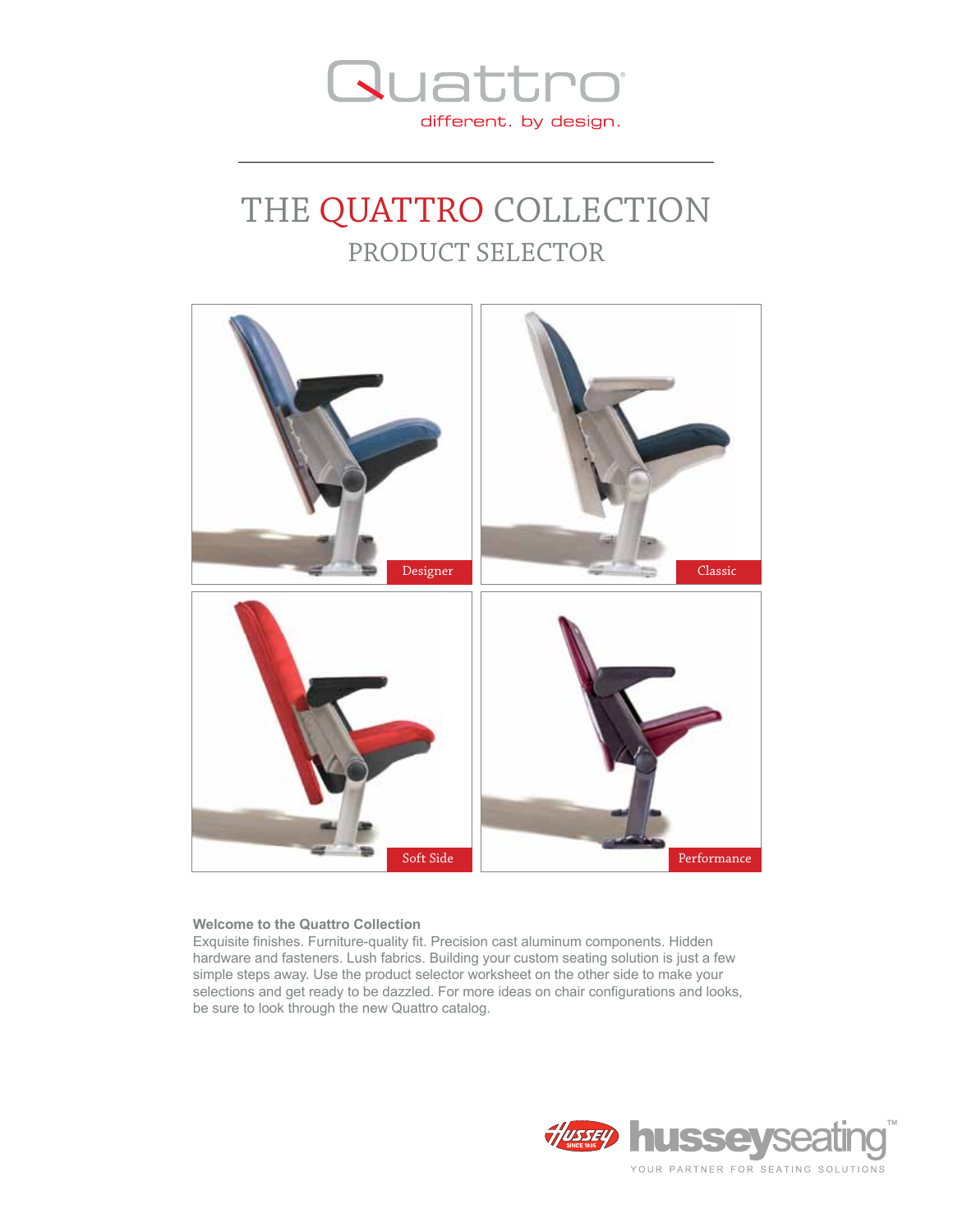**soft square polymer - S2**

Fabric Color: Armrest [ 7, 7a ]

Seat Color: \_\_\_\_\_\_ Fabric Line: \_\_\_\_\_\_\_\_\_\_\_\_\_\_\_ Fabric Color: \_\_\_\_\_\_\_\_\_\_\_\_\_\_ Accent Color (see back) Color: \_\_\_\_\_\_\_\_\_\_\_\_\_\_\_\_\_\_\_\_

**Base Model Number:** Quattro  $\frac{ }{\text{Series}}$   $\frac{}{\text{7}}$   $\frac{}{\text{4}}$ . **Series Extended Model Number** Quattro **Accessories** Series 1 2 3 4 5 5a 5b 6



|      | <b>Tablet Arms</b>                                        | ADA                                                                                                                                | Quic <u>k-Link™</u>      | Logo Options                 |
|------|-----------------------------------------------------------|------------------------------------------------------------------------------------------------------------------------------------|--------------------------|------------------------------|
| ŋ    | writing - T1<br>(35"   889 mm                             | easy access arm - AA                                                                                                               | <b>QL Education - QE</b> | cast logo - LC               |
|      | min row spacing)<br>(stowed)                              | armless - A                                                                                                                        | Worship                  | graphic logo - LG            |
|      | laptop - T2M<br>(36"   914 mm                             | removeable<br>chairs - AR                                                                                                          | pew ends - PE            | embroidered logo - LE        |
| E    | min row spacing)                                          | <b>LED</b> Aisle<br>Lights                                                                                                         | organizer I - W1         | custom fabric logo<br>$-LCF$ |
| ials | (stowed)                                                  |                                                                                                                                    |                          |                              |
|      |                                                           | high mount - L2                                                                                                                    | organizer II - W2        |                              |
|      | large laptop - T2<br>$(42"   1067$ mm<br>min row spacing) |                                                                                                                                    |                          |                              |
|      |                                                           | low mount - L1                                                                                                                     |                          |                              |
| v    | (stowed)                                                  |                                                                                                                                    |                          |                              |
|      |                                                           |                                                                                                                                    |                          |                              |
|      |                                                           |                                                                                                                                    |                          |                              |
|      |                                                           |                                                                                                                                    |                          |                              |
|      | $\overline{3}$<br>$\underline{\mathsf{A}}$                |                                                                                                                                    |                          |                              |
|      | 5.<br>6.                                                  | <b>Total Number of Chairs:</b>                                                                                                     |                          |                              |
|      | $\overline{5}$ .<br>6.                                    | Total Seating Rows: __________                                                                                                     |                          |                              |
|      |                                                           | Note: Base chair models will be priced with<br>standard (2", 51 mm cut) foam, waterfall                                            |                          |                              |
| 3    | 6a 7 7a                                                   | upholstery, floor mount standards, and<br>polymer armrests unless otherwise specified<br>with the extended model numbering system. |                          |                              |
|      |                                                           |                                                                                                                                    |                          |                              |
|      |                                                           |                                                                                                                                    | Quattro                  |                              |

different. by design.

<u>and the state</u>

**polymer jungle - S2J**

Surface Color:

Standard [6, 6a]

Fabric Line:

Surface Color:



## The Quattro® Collection Follow the numbers to build your perfect chair.

# Options & Accessories